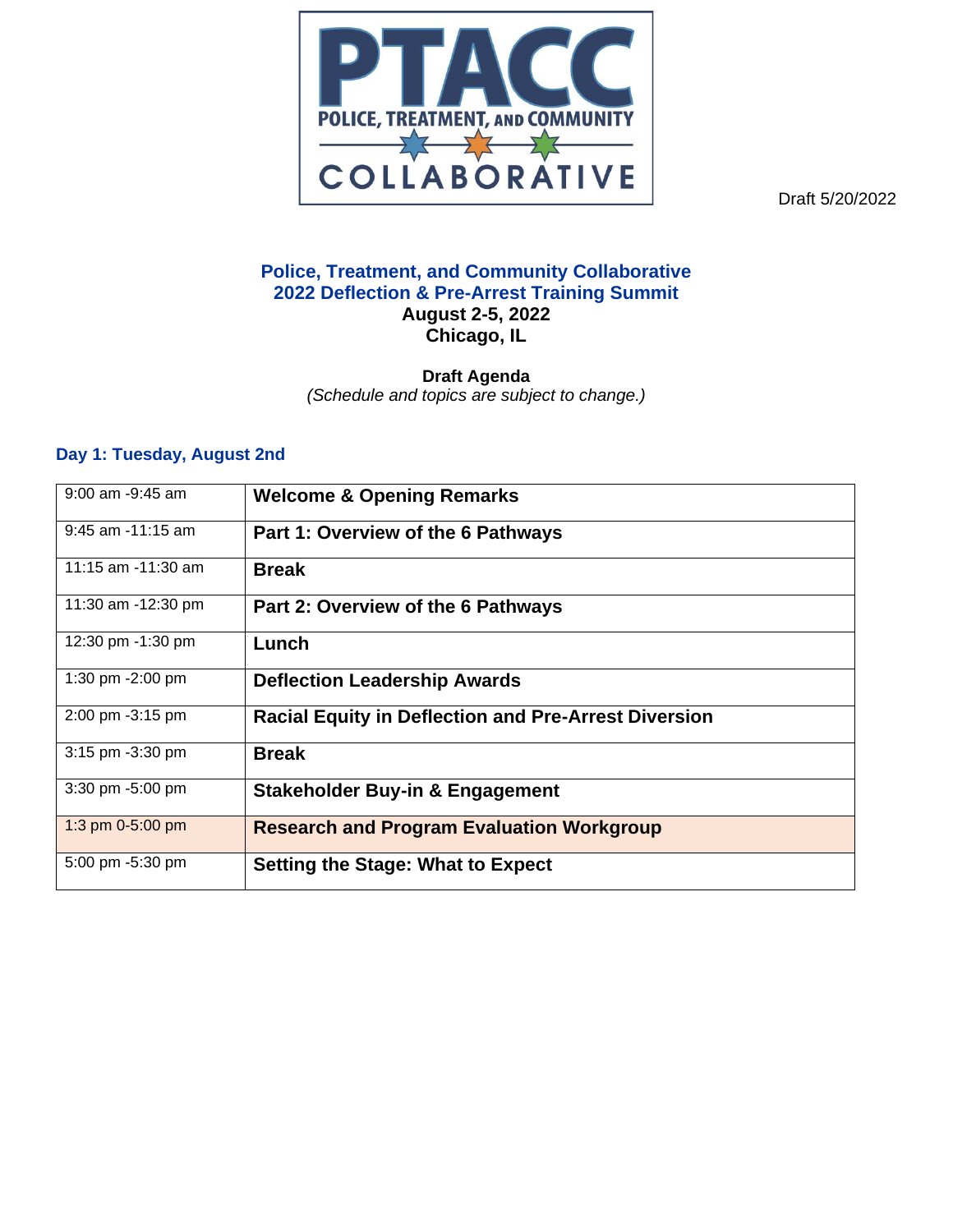# **Day 2: Wednesday, August 3rd**

| $9:00$ am $-9:30$ am | <b>Opening Remarks</b>                                                                                            |
|----------------------|-------------------------------------------------------------------------------------------------------------------|
| $9:30$ am - 10:30am  | The 5 Critical Elements of Deflection                                                                             |
|                      | <b>Element 1: Partnership Building</b><br>$\bullet$<br><b>Element 2: Community Engagement/Buy-In</b><br>$\bullet$ |
| 10:30 am -10:45 am   | <b>Break</b>                                                                                                      |
| 10:45 am -11:45 am   | <b>Neuroscience of Addiction, Stigma, and Trauma</b>                                                              |
| 11:45 am -12:30 pm   | <b>Solutions Action Planning</b><br>Sections 1, 2                                                                 |
| 12:30 pm -1:30 pm    | <b>Affinity Group Lunch</b>                                                                                       |
| 1:30 pm -2:30 pm     | <b>Affinity Group Report Outs: Lessons Learned</b>                                                                |
| 2:30 pm -4:00 pm     | BJA's Comprehensive Opioid, Stimulant, and Substance Abuse (COSSAP)<br><b>Grantee Work Session</b>                |
|                      | <b>Cook County Deflection Breakout</b>                                                                            |
|                      | <b>Conversations with the Field: Peer to Peer Learning</b>                                                        |
| 2:30 pm -5:15 pm     | <b>Solutions Action Planning</b><br>Sections 1, 2                                                                 |
|                      | <b>Research Committee Workgroup</b>                                                                               |
| 5:15 pm -5:30 pm     | <b>Closeout</b>                                                                                                   |

# **Day 3: Thursday, August 4th**

| 9:00 am -9:30 am      | <b>Opening Remarks</b>                                                                                                                       |
|-----------------------|----------------------------------------------------------------------------------------------------------------------------------------------|
| $9:30$ am $-10:30$ am | The 5 Critical Elements of Deflection                                                                                                        |
|                       | Element 3: Standardize First Responder Diversion within the Agency<br>$\bullet$<br><b>Element 4: Care Coordination &amp; Case Management</b> |
| 10:30 am $-10:45$ am  | <b>Break</b>                                                                                                                                 |
| 10:45 am -12:00 pm    | <b>Incorporating Harm Reduction in Deflection</b>                                                                                            |
| 12:00 pm -1:00 pm     | Lunch                                                                                                                                        |
| 1:00 pm -5:15 pm      | <b>Solutions Action Planning</b><br>Sections 3, 4, 5                                                                                         |
| 1:00 pm -2:30 pm      | <b>Conversations with the Field: Peer to Peer Learning</b>                                                                                   |
| 2:30 pm -4:00 pm      | <b>Conversations with the Field: Peer to Peer Learning</b>                                                                                   |
| 4:00 pm -5:15 pm      | <b>Conversations with the Field: Peer to Peer Learning</b>                                                                                   |
| 5:15 pm -5:30 pm      | <b>Closeout</b>                                                                                                                              |